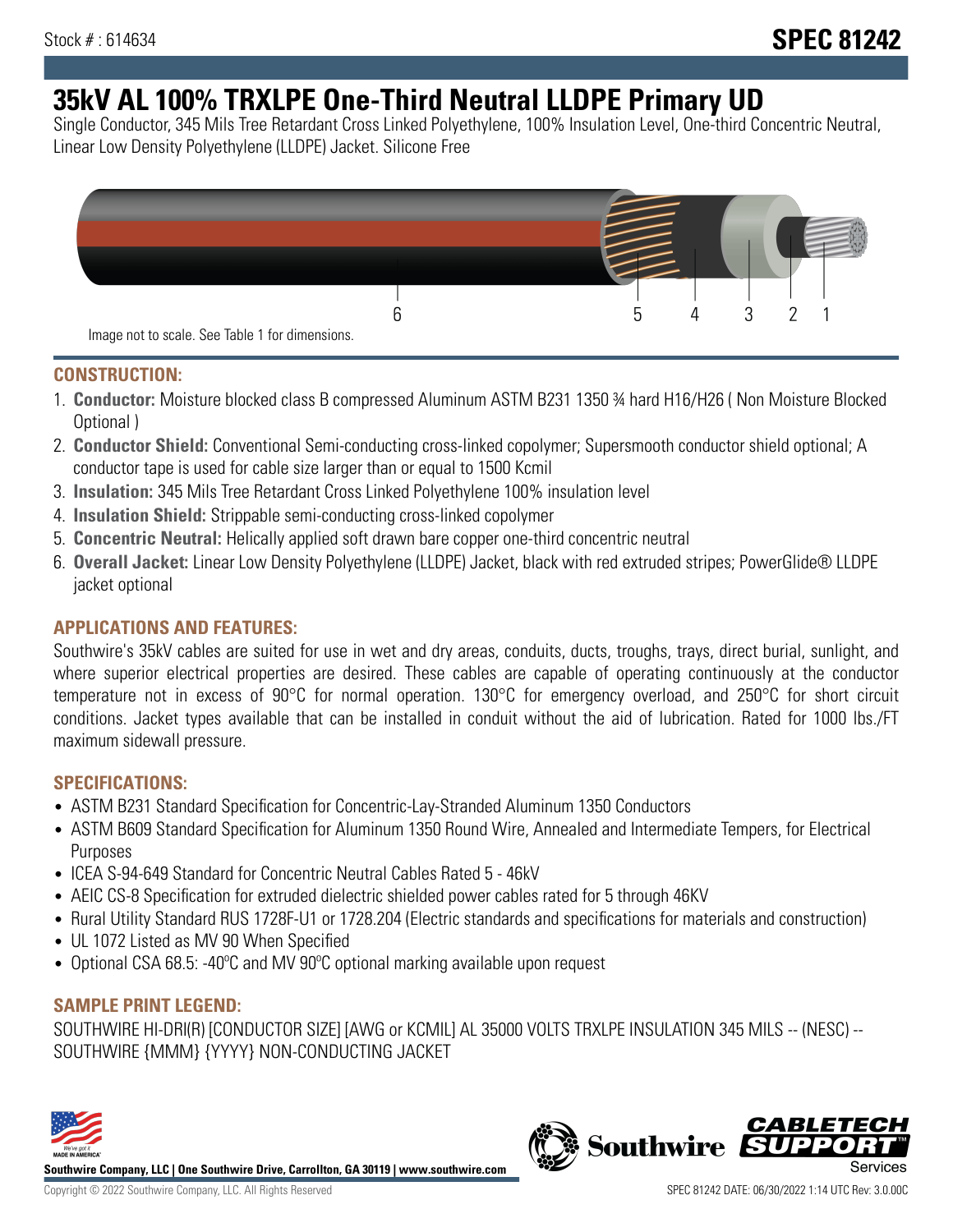## Stock # : 614634 **SPEC 81242**

#### **Table 1 – Weights and Measurements**

| Stock<br>Number | Cond<br><b>Size</b> | <b>Diameter</b><br>Over<br>Conductor | <b>Diameter</b><br>Over<br>Insulation | lnsul.<br><b>Thickness</b> | Diameter<br>Over<br>Insulation<br><b>Shield</b> | Concentric<br><b>Neutral</b> | Neutral DC<br>Resistance<br>$25^{\circ}$ C | Jacket<br><b>Thickness</b> | Approx.<br>OD | Approx.<br>Weight | Min<br><b>Bending</b><br>Radius | Max Pull<br>Tension* |
|-----------------|---------------------|--------------------------------------|---------------------------------------|----------------------------|-------------------------------------------------|------------------------------|--------------------------------------------|----------------------------|---------------|-------------------|---------------------------------|----------------------|
|                 | AWG/<br>Kcmil       | inch                                 | inch                                  | mil                        | inch                                            | No. x AWG                    | $\Omega$ /1000ft                           | mil                        | inch          | Ib<br>/1000ft     | inch                            | $\mathsf{lb}$        |
| 614634          | 1000<br>(61)        | .117                                 | .862                                  | 345                        | .992                                            | 20x10                        | 0.052                                      | 80                         | 2.356         | 3011              | 18.8                            | 6000                 |

All dimensions are nominal and subject to normal manufacturing tolerances

◊ Cable marked with this symbol is a standard stock item

\* Pulling tension based on pulling eye directly connected to conductor

! UL listed MV-90 Rated

^ HiDri Plus® - Water Blocking Powder

^^ HiDri Plus® - Water Blocking Powder. All Black Jacket

† 2/3 Concentric Neutral

§ HiDri Plus® - Water Blocking Powder. CSA Listed

#### **Table 2 – Electrical and Engineering Data**

| Cond.<br>Size | DC<br>Resistance<br>@25°C | 'AC<br>Resistance<br>$\oslash$ 90°C | Capacitive<br>Reactance @<br>60Hz | Inductive<br>Reactance<br>@ 60Hz | Charging<br>Current | <b>Dielectric</b><br>Loss | Zero<br>Sequence<br>Impedance* | Positive<br>Sequence<br>Impedance* | Short<br>Circuit<br>Current @<br>30 Cycle | Allowable<br>Ampacity in<br>Duct 90°C1 | Allowable<br>Ampacity<br><b>Directly</b><br>Buried 90°C‡ |
|---------------|---------------------------|-------------------------------------|-----------------------------------|----------------------------------|---------------------|---------------------------|--------------------------------|------------------------------------|-------------------------------------------|----------------------------------------|----------------------------------------------------------|
| AWG/<br>Kcmil | $\Omega/1000$ ft          | $\Omega/1000$ ft                    | $M\Omega^*1000$ ft                | $\Omega/1000$ ft                 |                     | A/1000ft W/1000ft         | $Q/1000$ ft                    | $\Omega$ /1000ft                   | Amp                                       | Amp                                    | Amp                                                      |
| 1000<br>(61)  | 0.0177                    | 0.023                               | 0.032                             | 0.038                            | 0.641               | 3.889                     |                                | $ 0.077+0.029 0.029+0.035 $        | 8956.4                                    | 530                                    | 620                                                      |

\* Calculations are based on three cables triplexed / concentric shield / Conductor temperature of 90°C / Shield temperature of 45°C / Earth resistivity of 100 ohmsmeter

† Ampacities are based on Figure 7 of ICEA P-117-734 (Single circuit trefoil, 100% load factor, 90°C conductor temperature, earth RHO 90, 36" burial depth)

‡ Ampacities are based on Figure 1 of ICEA P-117-734 (Single circuit trefoil, 100% load factor, 90°C conductor temperature, earth RHO 90, 36" burial depth)

#### **Table 3 – Weights and Measurements (Metric)**

| Stock<br>Number | Cond.<br>Size <sup>'</sup> | <b>Diameter</b><br><b>Over</b><br>Conductor | Diameter<br>Over<br>Insulation | Insul.<br><b>Thickness</b> | <b>Diameter</b><br>Over<br>Insulation<br><b>Shield</b> | Concentric<br>Neutral | Neutral DC<br>Resistance<br>$25^{\circ}$ C | Jacket<br><b>Thickness</b> | Approx.<br>0D | Approx.<br>Weight | Min<br>Bending<br>Radius | Max Pull<br>Tension* |
|-----------------|----------------------------|---------------------------------------------|--------------------------------|----------------------------|--------------------------------------------------------|-----------------------|--------------------------------------------|----------------------------|---------------|-------------------|--------------------------|----------------------|
|                 | AWG/<br>Kcmil              | mm                                          | mm                             | mm                         | mm                                                     | No. x AWG             | $\Omega$ /km                               | mm                         | mm            | ka/km             | mm                       | newton               |
| 614634          | 1000<br>(61)               | 28.37                                       | 47.29                          | 8.76                       | 50.60                                                  | 20x10                 | 0.17                                       | 2.03                       | 59.84         | 4481              | 477.52                   | 26700                |

All dimensions are nominal and subject to normal manufacturing tolerances

◊ Cable marked with this symbol is a standard stock item

\* Pulling tension based on pulling eye directly connected to conductor

! UL listed MV-90 Rated

^ HiDri Plus® - Water Blocking Powder

^^ HiDri Plus® - Water Blocking Powder. All Black Jacket

† 2/3 Concentric Neutral

§ HiDri Plus® - Water Blocking Powder. CSA Listed

## **Table 4 – Electrical and Engineering Data (Metric)**

\* Calculations are based on three cables triplexed / concentric shield / Conductor temperature of 90°C / Shield temperature of 45°C / Earth resistivity of 100 ohmsmeter



**Southwire Company, LLC | One Southwire Drive, Carrollton, GA 30119 | www.southwire.com**